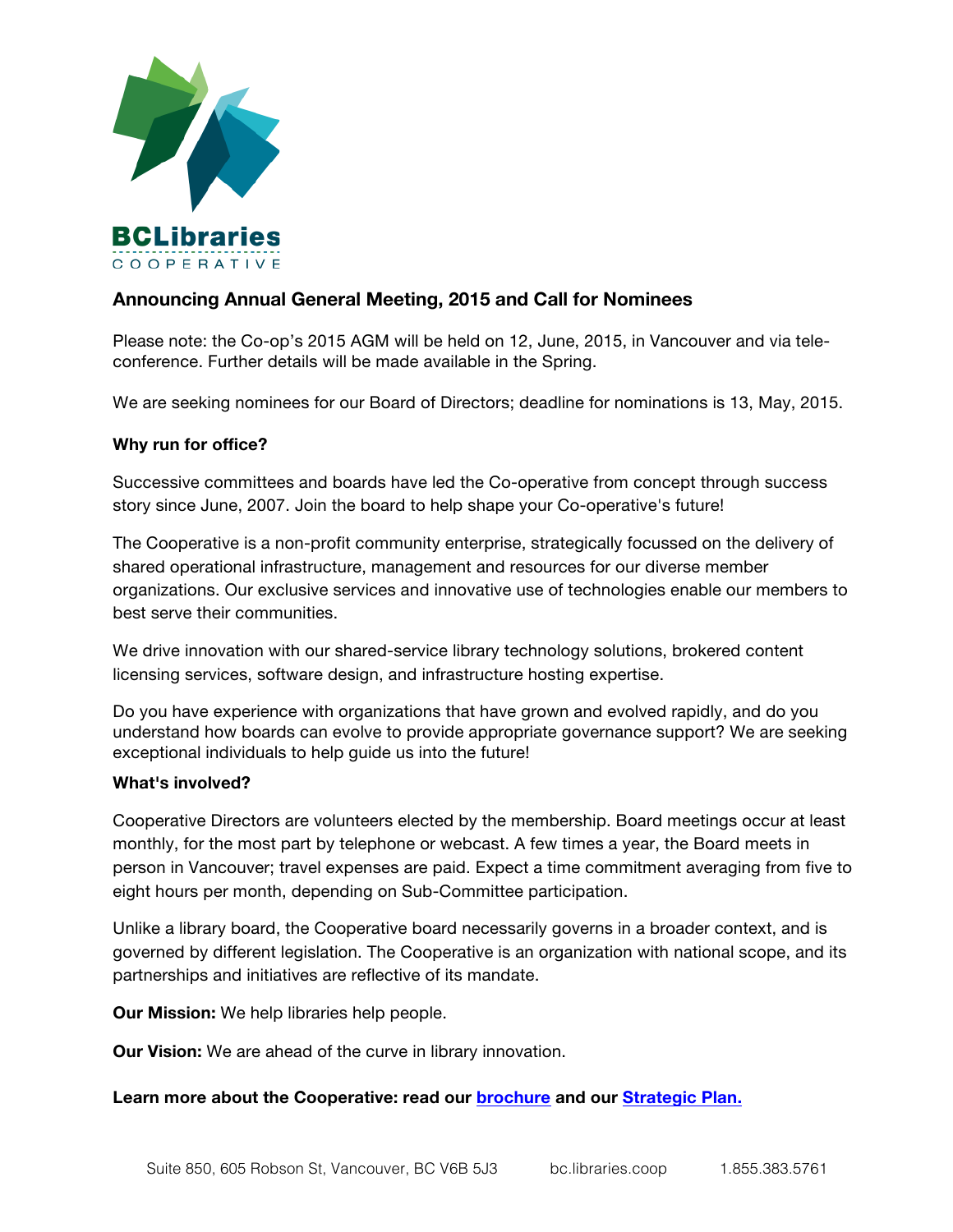# **Nomination Rules:**

- Any member delegate of the Co-op may nominate a candidate for Director.
- Any Member delegate may be nominated for a position as a Board Director.
- Nominations may be emailed to the Nominations Committee at least 30 days in advance (May 13, 2015) of the Annual General Meeting (June 12, 2015).
- Nominees must confirm, either on the Nomination Form or by e-mail to the Nomination Committee, their willingness to stand for election.

Candidates should forward with their nomination, a curriculum vitae and/or position statement which will be posted to the BC Libraries Cooperative website prior to the AGM. Nominations from the floor are not permitted.

# **Nominee Minimum Qualifications:**

To qualify for nomination or appointment as a BC Libraries Cooperative Board Director, an individual must, at a minimum:

- Be a member of their organization's senior management team or its equivalent. Rationale: The Cooperative's membership consists of organizations, not individuals.
- Have demonstrated and significant experience serving on, or liaising with, a Board of Governance.
	- Rationale: The Cooperative's membership demands effective governance.
- Agree to act honestly and in good faith with a view to the best interests of the Cooperative.

Rationale: Per the *[Cooperative Association Act](http://www.bclaws.ca/civix/document/id/complete/statreg/99028_01)* S.84(1)(a).

## **Voting Procedure:**

• All votes on elections are conducted by in person and/or telephone poll at the AGM. All votes on elections are by simple majority and each Member organization has one vote. Only a registered, designated employee of a member organization (Delegate or Alternate) may vote; Member Delegates and/or Alternates must be registered with the Cooperative at least 30 days in advance of the AGM in order to vote.

In the event that only one nomination is received for a position, that individual shall be declared elected by acclamation. Election results will be announced at the Annual General Meeting.

# **Term of Office:**

Directors elected to the BC Libraries Board of Directors may serve a maximum of two consecutive terms.

#### **When are Elections Held?**

Elections are held at the BC Libraries Cooperative Annual General Meeting on 12, June, 2015. Candidates do not need to be present at the AGM to run for office.

# *We thank all potential nominees for their interest!*